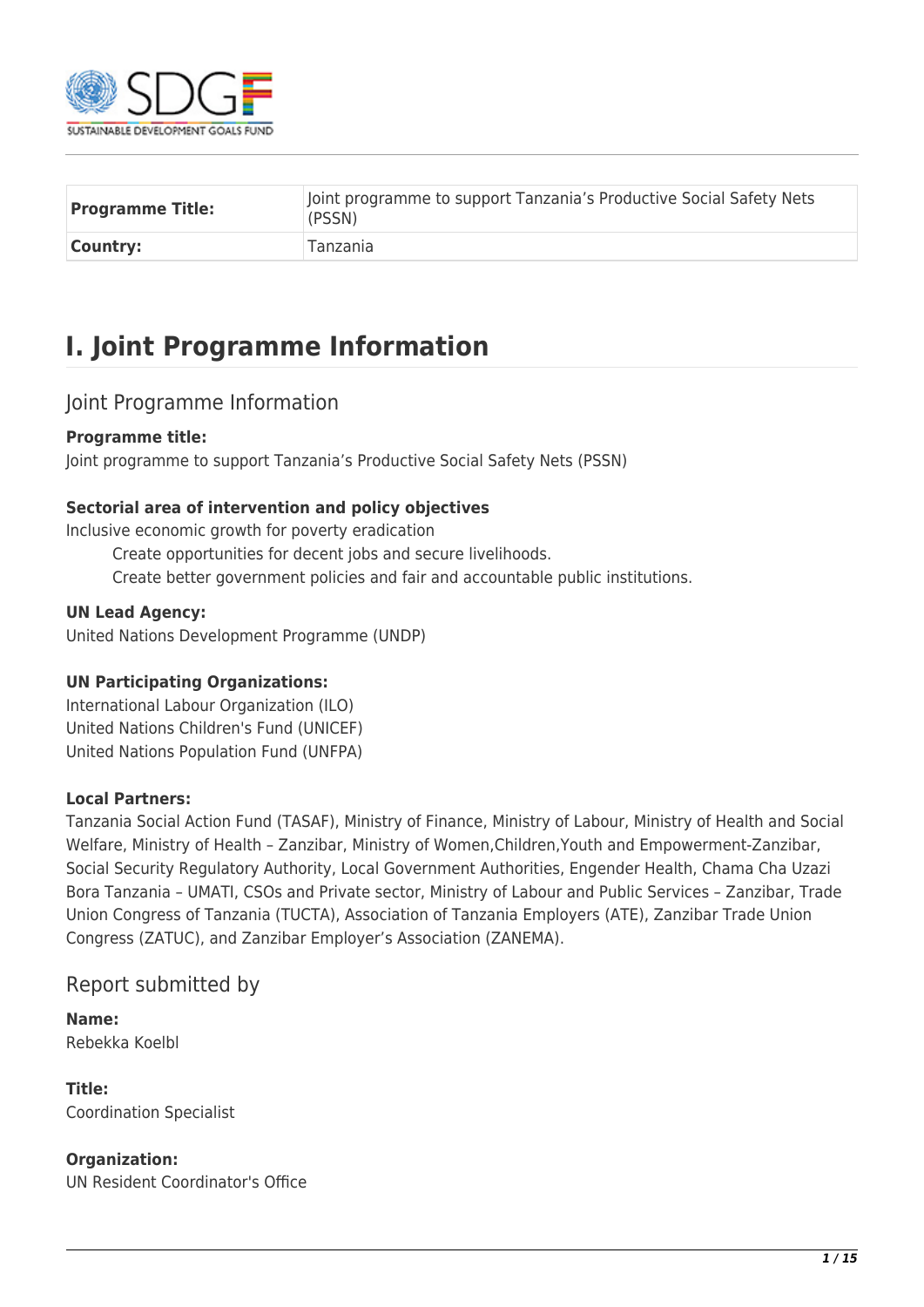#### **Contact information:**

Plot 182, Mzinga Way off Msasani Road, Oysterbay. P.O. Box 9182 Dar es Salaam, Tanzania Mobile: +255 699 854 277 Email: rebekka.koelbl@one.un.org

**Reporting Period Ending:**  Sunday, October 1, 2017

## **II. Contact Information**

Resident Coordinator

**Name:**  Alvaro Rodriguez

**E-mail:**  alvaro.rodriguez@one.un.org

UNCT contact person for implementation

**Name:**  Rebekka Koelbl

**Agency: UNRCO** 

**Title:**  Coordination Specialist

**E-mail:**  rebekka.koelbl@one.un.org

**Phone:**  +255699854277

**Address:**  United Nations Resident Coordinator's Office Mawenzi Road 289, Oyster bay P.O. Box 9182 Dar es Salaam

Technical team contacts

Alternative UNCT contact person for implementation

**Name:**  Aine Mushi

**Agency: UNRCO** 

**Title:**  Coordination Specialist

**E-mail:**  aine.mushi@one.un.org

**Phone:**  +255 689 199 990

**Address:**  United Nations Resident Coordinator's Office Mawenzi Road 289, Oyster bay P.O. Box 9182 Dar es Salaam

Joint programme coordinator **JP** monitoring and evaluation focal point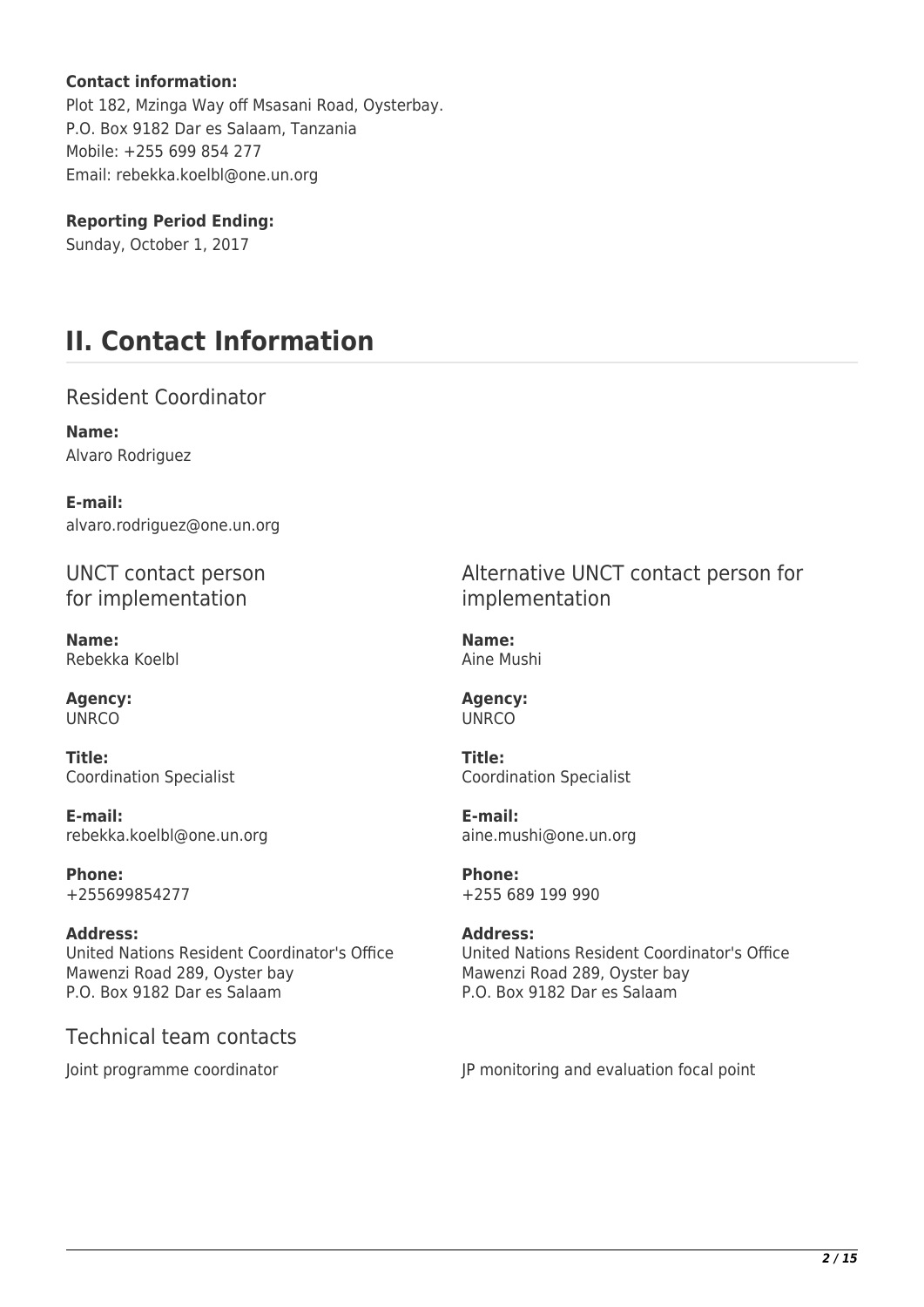JP private sector focal point

### Agency contact points

Contact 1 Contact 2

Contact 3 Contact 4

Contact 5

# **III. Financial information**

#### **Detailed Financial Report:**

[Financial Report-SDG-F-October 2017.xlsx](http://proposals.sdgfund.org/system/files/report-attachments/Financial%20Report-SDG-F-October%202017.xlsx)

#### SDG-F Funds

| <b>UN Agency</b>                                  | <b>Total approved</b><br>funds | <b>Total funds</b><br><b>Transferred to</b><br>date | <b>Total funds</b><br>committed to<br>date | <b>Total funds</b><br>disbursed to date |
|---------------------------------------------------|--------------------------------|-----------------------------------------------------|--------------------------------------------|-----------------------------------------|
| United Nations<br>Development<br>Programme (UNDP) | 462,114.00                     | 462,114.00                                          | 100,000.00                                 | 348,384.00                              |
| United Nations<br>Children's Fund<br>(UNICEF)     | 653,127.00                     | 610,028.00                                          | 301,935.00                                 | 308,835.00                              |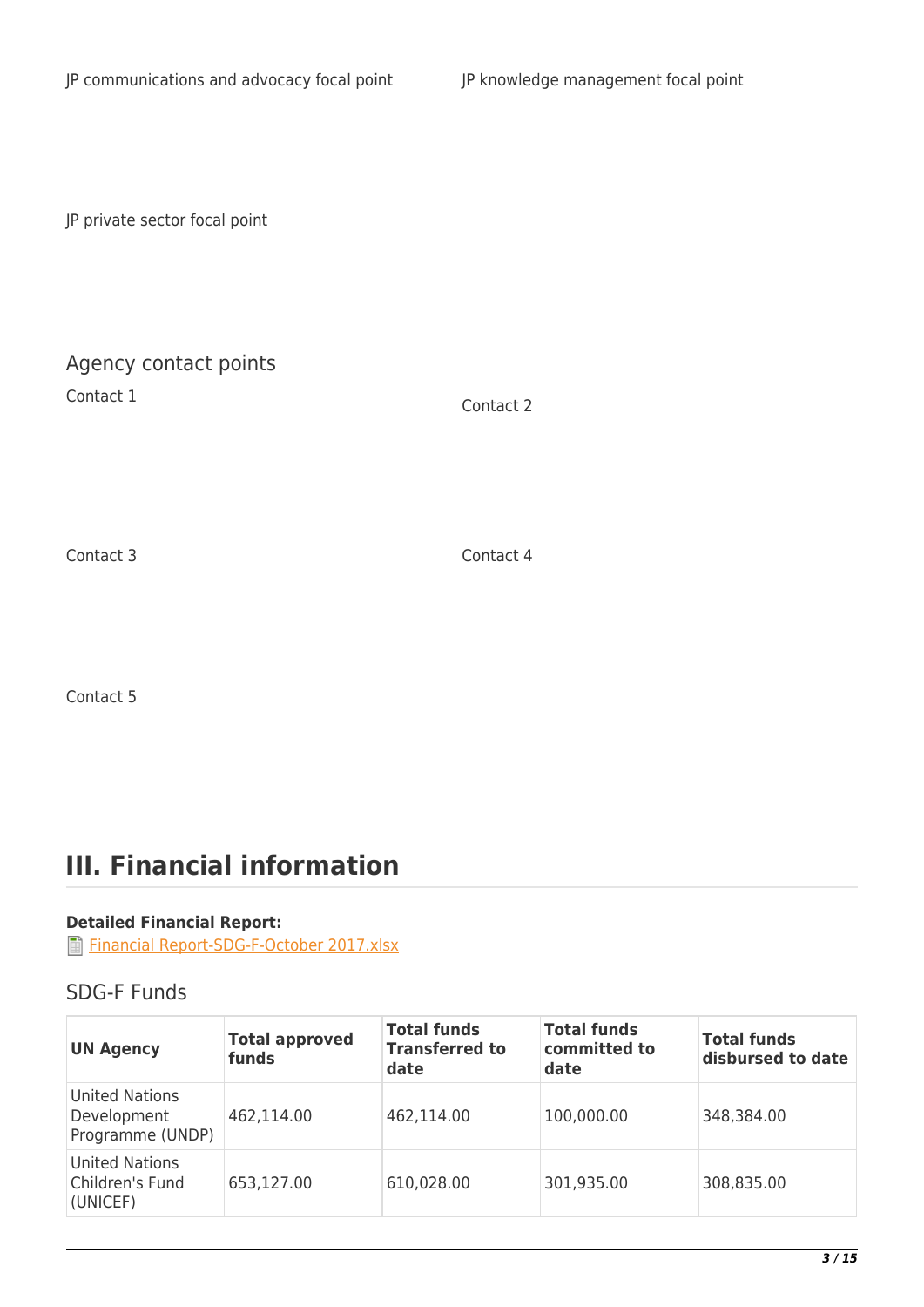| <b>UN Agency</b>                                    | <b>Total approved</b><br>funds | <b>Total funds</b><br><b>Transferred to</b><br>date | <b>Total funds</b><br>committed to<br>date | <b>Total funds</b><br>disbursed to date |
|-----------------------------------------------------|--------------------------------|-----------------------------------------------------|--------------------------------------------|-----------------------------------------|
| <b>United Nations</b><br>Population Fund<br>(UNFPA) | 210,000.00                     | 209,798.00                                          |                                            | 209,798.00                              |
| International Labour<br>Organization (ILO)          | 174,759.00                     | 174,759.00                                          |                                            | 174,759.00                              |

|  | <b>Total</b> | 1,500,000.00 | 1,456,699.00 | 401,935.00 | 1,041,776.00 |
|--|--------------|--------------|--------------|------------|--------------|
|--|--------------|--------------|--------------|------------|--------------|

### Matching Funds

| <b>Name of source</b> | <b>Total approved</b><br>funds | <b>Total funds</b><br><b>Transferred to</b><br>date | <b>Total funds</b><br>committed to<br>date | <b>Total funds</b><br>disbursed to date |
|-----------------------|--------------------------------|-----------------------------------------------------|--------------------------------------------|-----------------------------------------|
| <b>UNDP</b>           | 1,500,000.00                   | 1,100,000.00                                        |                                            | 998,585.00                              |
| <b>UNICEF</b>         | 350,000.00                     | 475,487.00                                          | 24,110.00                                  | 460,017.00                              |
| <b>UNFPA</b>          | 300,000.00                     |                                                     | 140,000.00                                 | 110,000.00                              |
| ILO                   | 30,000.00                      | 154,250.00                                          |                                            | 154,250.00                              |

| <b>Total</b><br>1,722,852.00<br>164,110.00<br>1,500,000.00<br>1,729,737.00 |
|----------------------------------------------------------------------------|
|----------------------------------------------------------------------------|

# **IV. Beneficiaries**

### Direct Beneficiaries – Breakdown

| <b>Beneficiary type - individual</b> | <b>Total</b> | <b>Female</b> | <b>Male</b> | <b>Comments</b> |
|--------------------------------------|--------------|---------------|-------------|-----------------|
| <b>Farmers</b>                       |              |               |             |                 |
| Entrepreneurs                        |              |               |             |                 |
| Civil servants/government            | 51           | 15            | 36          |                 |
| Indigenous                           |              |               |             |                 |
| Children                             |              |               |             |                 |
| Youth                                |              |               |             |                 |
| Local Institution (TASAF)            | 24           | 15            | 9           |                 |
| <b>PAA Staff</b>                     | 269          | 125           | 144         |                 |
| Community Facilitators (TASAF)       | 130          |               |             |                 |
| <b>PSSN</b> beneficiaries            | 233          | 223           | 10          |                 |
| <b>Total</b>                         | 707          | 378           | 199         |                 |

| <b>Beneficiary type - institutional</b> | <b>Total</b> | <b>Comments</b> |
|-----------------------------------------|--------------|-----------------|
| <b>SMEs</b>                             |              |                 |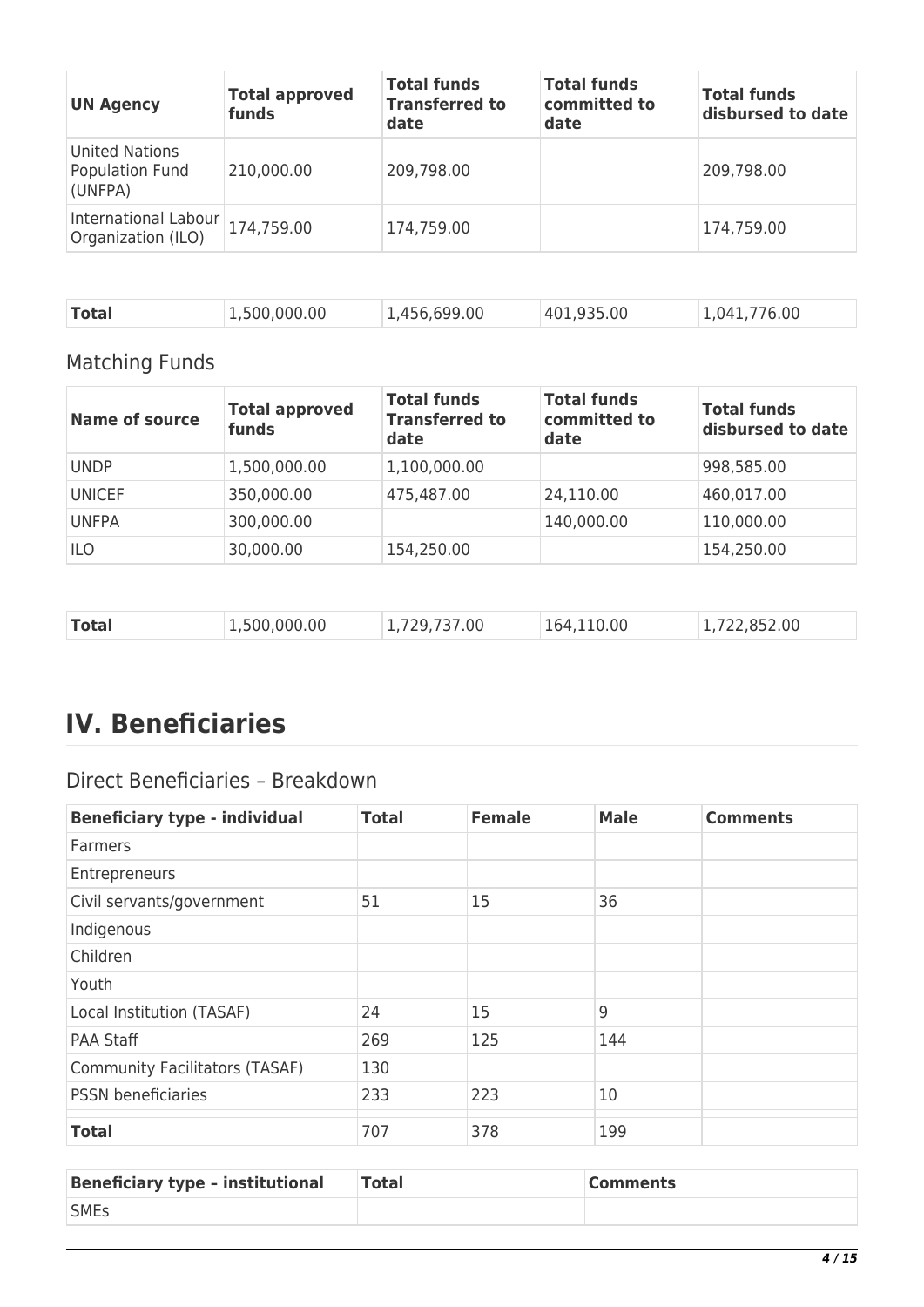| Cooperatives                       |  |
|------------------------------------|--|
| Government/municipal organizations |  |
| Private sector                     |  |
| Community-based organizations      |  |
| <b>NGOs</b>                        |  |
|                                    |  |
|                                    |  |
| <b>Total</b>                       |  |

### Indirect Beneficiaries – Breakdown

| <b>Beneficiary type - individual</b> | <b>Total</b> | <b>Female</b> | <b>Male</b> | <b>Comments</b> |
|--------------------------------------|--------------|---------------|-------------|-----------------|
| <b>Farmers</b>                       |              |               |             |                 |
| Entrepreneurs                        |              |               |             |                 |
| Civil servants/government            |              |               |             |                 |
| Indigenous                           |              |               |             |                 |
| Children                             |              |               |             |                 |
| Youth                                |              |               |             |                 |
| <b>PSSN</b> beneficiaries            | 9,494        |               |             |                 |
|                                      |              |               |             |                 |
|                                      |              |               |             |                 |
| <b>Total</b>                         | 9,494        | 0.00          |             |                 |

| <b>Beneficiary type - institutional</b> | <b>Total</b> | <b>Comments</b> |
|-----------------------------------------|--------------|-----------------|
| <b>SMEs</b>                             |              |                 |
| Cooperatives                            |              |                 |
| Government/municipal organizations      |              |                 |
| Private sector                          |              |                 |
| Community-based organizations           |              |                 |
| <b>NGOs</b>                             |              |                 |
|                                         |              |                 |
|                                         |              |                 |
| <b>Total</b>                            |              |                 |

# **V. Joint Programme Progress**

| <b>Expected Results</b><br>(Outcomes & outputs)                                                                                                                                              | <b>Progress</b> | <b>Difficulties</b> | <b>Expected deliverables</b> |
|----------------------------------------------------------------------------------------------------------------------------------------------------------------------------------------------|-----------------|---------------------|------------------------------|
| IP Outcome 1: IP PSSN<br>Programme implementation<br>and delivery systems of the<br>TASAF Management Unit,<br>Regional Officers, District<br><b>Councils and Communities</b><br>strengthened |                 |                     |                              |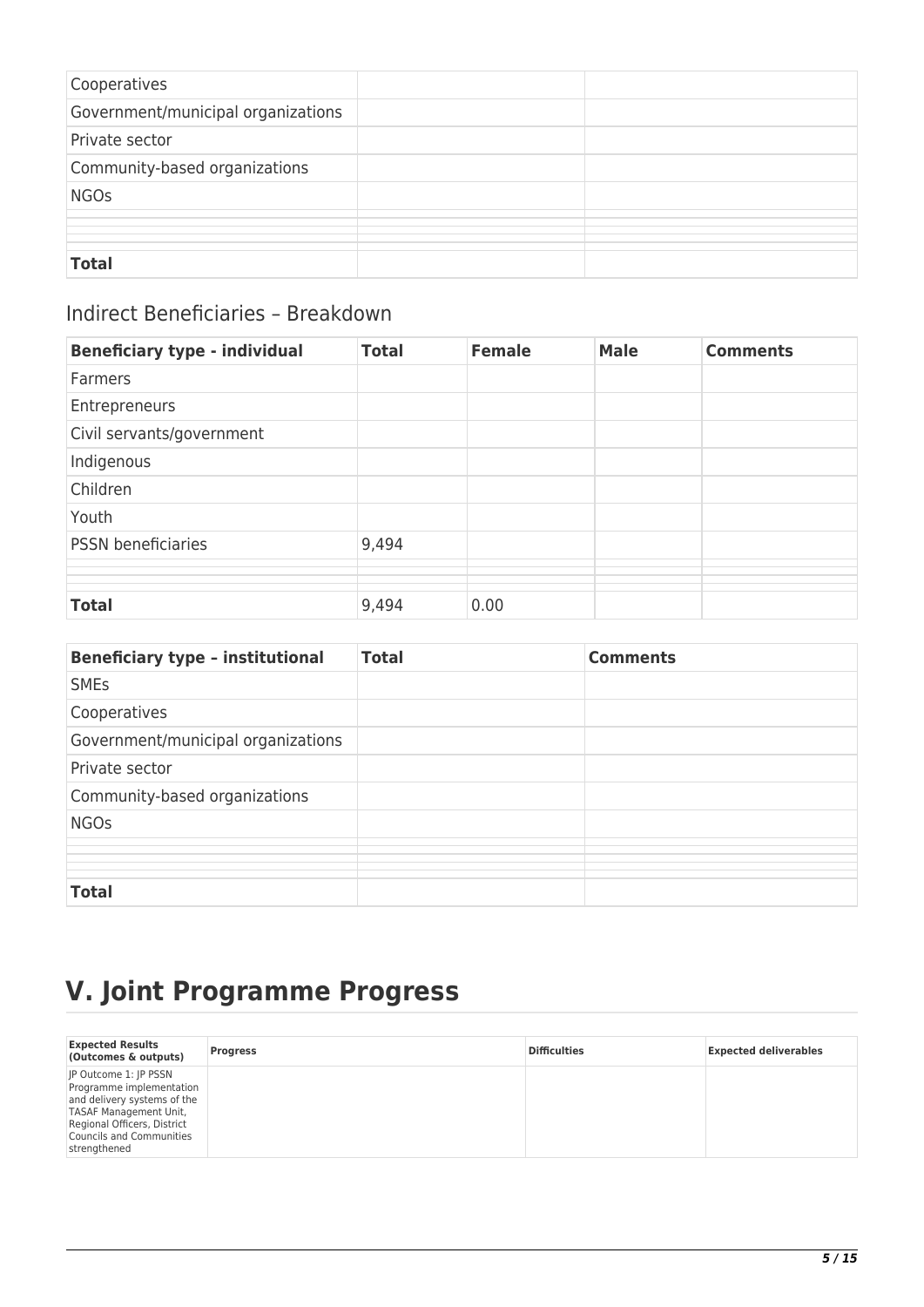| <b>Expected Results</b><br>(Outcomes & outputs)                                                                                                                                                                           | <b>Progress</b>                                                                                                                                                                                                                                                                                                                                                                                                                                                                                                                                                                                                                                                                                                                                                                                                                                                                                                                                                                                                                                                                                                                                                                                                                             | <b>Difficulties</b>                                                                                                                                                                                                                                                                                                                                                                                                                                                                                                                                                                                                              | <b>Expected deliverables</b>                                                                                                                                                                                                                                          |
|---------------------------------------------------------------------------------------------------------------------------------------------------------------------------------------------------------------------------|---------------------------------------------------------------------------------------------------------------------------------------------------------------------------------------------------------------------------------------------------------------------------------------------------------------------------------------------------------------------------------------------------------------------------------------------------------------------------------------------------------------------------------------------------------------------------------------------------------------------------------------------------------------------------------------------------------------------------------------------------------------------------------------------------------------------------------------------------------------------------------------------------------------------------------------------------------------------------------------------------------------------------------------------------------------------------------------------------------------------------------------------------------------------------------------------------------------------------------------------|----------------------------------------------------------------------------------------------------------------------------------------------------------------------------------------------------------------------------------------------------------------------------------------------------------------------------------------------------------------------------------------------------------------------------------------------------------------------------------------------------------------------------------------------------------------------------------------------------------------------------------|-----------------------------------------------------------------------------------------------------------------------------------------------------------------------------------------------------------------------------------------------------------------------|
| JP Output 1.1: Social<br>protection knowledge<br>management system<br>strengthened                                                                                                                                        | During the reporting period, the Government decided that instead<br>of moving ahead with the approval process for the National Social<br>Protection Framework (NSPF), it will embark on developing a<br>National Social Protection Policy. The new policy will be informed<br>by the draft NSPF as well as by the revised 2003 Social Security<br>Policy. The policy development process will be supported by the<br>UN, with specific attention to making available and using existing<br>knowledge products in the field of social protection policy,<br>systems, and impact, in Tanzania and beyond.<br>The National Social Protection Working Group (chaired by<br>Permanent Secretary, Ministry of Finance and Planning and co-<br>chaired by UN) has not been operational for the past year, despite<br>efforts by the UN to have it convened. Regular meetings of this<br>platform are important for social protection knowledge<br>management.<br>UN is working with TASAF to develop a comprehensive<br>communications & advocacy strategy to enhance the<br>understanding of the PSSN programme among different audiences<br>including programme beneficiaries and high-level policy makers<br>involved in the design of PSSN II. | The development of a broader social<br>protection system in Tanzania,<br>including the knowledge<br>management piece, would greatly<br>benefit from an overarching policy<br>framework. The development of this<br>framework was significantly delayed<br>but is now back on track with the<br>Government decision to develop a<br>social protection policy. The<br>upcoming TASAF communications &<br>advocacy strategy will be a critical<br>piece in the knowledge management strategy by Q2 2018.<br>landscape for Tanzania's social<br>assistance interventions and links<br>with other social protection<br>interventions. | Consultations and drafting of<br>the TASAF communications &<br>advocacy strategy for<br>completion by early 2018.<br>Consultations and policy<br>development for the approval<br>of a national social protection<br>policy and implementation                         |
| Output 1.2: Institutional<br>capacities of the PSSN<br>Programme implementation<br>structures strengthened.                                                                                                               | A joint bi-annual review and monitoring mission of the PSSN took<br>place in May - June 2017. There has been good progress in the<br>cash transfer: about 1,024,222 beneficiaries have received 20<br>consecutive payments. Public works is implemented in 44 PAAs out During the reporting period, TASAF<br>of 161. The livelihood framework is completed and training on<br>piloting a Cash Plus started. Cash Plus is an intervention that<br>brings together TASAF, the Tanzania Commission for AIDS<br>(TACAIDS), UNICEF to support a safe, healthy and productive<br>passage to adulthood. This intervention is where social protection<br>and economic empowerment interventions are combined with<br>sexual and reproductive health education and services as part of<br>the Productive Social Safety Net (PSSN) livelihood component in 2<br>PAAs. A rigorous evaluation accompanies the implementation to<br>provide evidence on what works, what does not, and<br>considerations for replication and scale up through the larger PSSN<br>programme.                                                                                                                                                                              | continued to regularly train its cadre. The TASAF-PSSN<br>UN support to this is reported under<br>various outputs of the Joint<br>Programme (on the Operations<br>Manual; on the Livelihood Framework<br>among others). Due to several on-<br>going training initiatives, the<br>development of further training<br>under this output was constrained.                                                                                                                                                                                                                                                                           | communications & advocacy<br>strategy will be completed by<br>Q1 2018. The Stawisha Maisha<br>pilot will be completed by Q2<br>2018 with training for TASAF<br>management, 2 PAAs, and 130<br>facilitators.                                                           |
| Output 1.3: Robust PSSN<br>Programme Monitoring and<br><b>Evaluation and Management</b><br>Information System (MIS)<br>enhanced, including<br>indicators on gender, climate<br>change and other cross-<br>cutting issues. | Training of TASAF staff on monitoring and evaluation of social<br>Protection programmes is ongoing. 10 TASAF staff consisting of 3<br>females and 7 males have been participating in the training, which<br>has 3 phases as follows: (i) Phase 1: Construction of poverty<br>indexes and poverty maps; (ii) Phase 2: Monitoring & Evaluation<br>Frameworks for social protection programmes and Results Based<br>Monitoring, and; Phase 3: Statistical Packages. The training will<br>contribute to enhancing capacity of TASAF staff to systematically<br>monitor, evaluate, and report on the PSSN programme, as well as<br>better capture results and use findings for advocacy and to<br>stimulate learning and improvement.                                                                                                                                                                                                                                                                                                                                                                                                                                                                                                            | No difficulties observed in the period<br>under review.                                                                                                                                                                                                                                                                                                                                                                                                                                                                                                                                                                          | The last phase of the training is<br>expected to be conducted in<br>early October 2017.                                                                                                                                                                               |
| Output 1.4: Sector line<br>ministry community<br>extension workers' capacity<br>built to manage and<br>implement Community<br>Sessions                                                                                    | The TASAF Communication Development Specialist attended a<br>two-week Communication for Development training. This will assist<br>her in using SBCC approaches in future TASAF development<br>communication work.<br>The Community Engagement Toolkit - branded as "Stawisha<br>Maisha" - aims to enhance PSSN payment sessions by engaging<br>women beneficiaries with grandchildren on Infant and Young Child<br>Feeding (IYCF) issues through Stawisha Maisha group activities<br>conducted on bi-monthly cash transfer days (6 sessions per year).<br>Training materials were pretested, refined and prepared for<br>production. The materials include flipcharts, a coach training<br>manual; a comic with storyline; interactive games.<br>The pilot for Stawisha Maisha will be carried out in Unguja North<br>and Mbeya District Council. About 9,494 beneficiaries will be<br>targeted and 130 facilitators will be trained to conduct the 6<br>sessions.                                                                                                                                                                                                                                                                          | There was a long delay in<br>procurement of the international<br>consultant to support the Stawisha<br>Maisha pilot. The process of<br>reviewing the materials for the<br>Stawisha Maisha toolkit has also<br>taken a longer time, due to updates,<br>changing visual images and<br>transition. These challenges have<br>been addressed and the pilot is<br>being implemented.                                                                                                                                                                                                                                                   | The Stawisha Maisha<br>community engagement<br>sessions pilot will be launched<br>in Unguja South and Mbeya<br>District Council in September.<br>Production of materials is<br>ongoing. Training of TOT is<br>underway. The pilot will be<br>completed by Q2 in 2018. |
| Output 1.5: NSPF and PSSN<br>indicators incorporated into<br>NBS national, thematic and<br>panel survey instruments                                                                                                       | Technical and financial support was provided to the National<br>Bureau of Statistics (NBS) to integrate social protection indicators<br>into National Panel Survey (NPS). The final questionnaire<br>incorporating PSSN and NSPF indicators has been developed and a<br>stakeholder consultation was conducted. Integration of social<br>protection indicators, including PSSN, will save resources, ensure<br>systematic collection of social protection data, and strengthen<br>TASAF's management decision making processes and the<br>government's ability to carry out evidence evidence-based social<br>protection policy making and programming.                                                                                                                                                                                                                                                                                                                                                                                                                                                                                                                                                                                     | While NBS has identified<br>opportunities for incorporating PSSN<br>and NSPF indicators into the panel<br>survey, the actual harmonization of<br>the surveys will depend on political<br>will and availability of resources.<br>These potential challenges will be<br>addressed through continued<br>support to NBS to conduct meetings<br>with the relevant stakeholders.                                                                                                                                                                                                                                                       | The PSSN, NSPF and NPS single<br>questionnaire is waiting for<br>approval from NBS<br>management.                                                                                                                                                                     |
| JP Outcome 2: Social<br>protection interventions are<br>coordinated across sectors<br>under National Social<br>Protection Framework to<br>address supply side issues                                                      |                                                                                                                                                                                                                                                                                                                                                                                                                                                                                                                                                                                                                                                                                                                                                                                                                                                                                                                                                                                                                                                                                                                                                                                                                                             |                                                                                                                                                                                                                                                                                                                                                                                                                                                                                                                                                                                                                                  |                                                                                                                                                                                                                                                                       |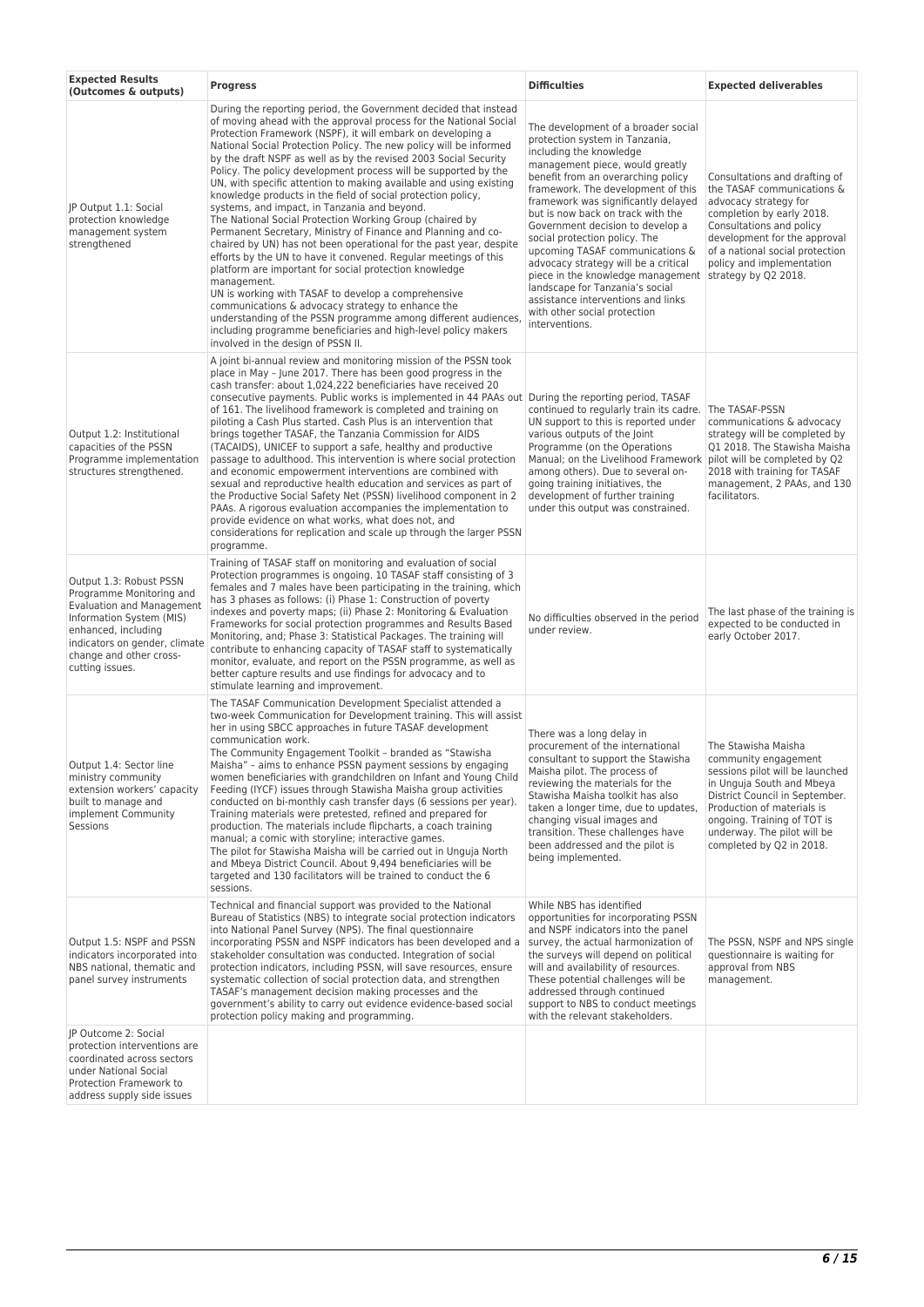| <b>Expected Results</b><br>(Outcomes & outputs)                                                                                               | <b>Progress</b>                                                                                                                                                                                                                                                                                                                                                                                                                                                                                                                                                                                                                                                                                                                                                                                                                                                                                                                                                                                                                      | <b>Difficulties</b><br><b>Expected deliverables</b>                                                                                                                                                                                                                                                                                                                                                                                                                                                                                                             |                                                                                                                                                                                                                                                                                                       |
|-----------------------------------------------------------------------------------------------------------------------------------------------|--------------------------------------------------------------------------------------------------------------------------------------------------------------------------------------------------------------------------------------------------------------------------------------------------------------------------------------------------------------------------------------------------------------------------------------------------------------------------------------------------------------------------------------------------------------------------------------------------------------------------------------------------------------------------------------------------------------------------------------------------------------------------------------------------------------------------------------------------------------------------------------------------------------------------------------------------------------------------------------------------------------------------------------|-----------------------------------------------------------------------------------------------------------------------------------------------------------------------------------------------------------------------------------------------------------------------------------------------------------------------------------------------------------------------------------------------------------------------------------------------------------------------------------------------------------------------------------------------------------------|-------------------------------------------------------------------------------------------------------------------------------------------------------------------------------------------------------------------------------------------------------------------------------------------------------|
| Output 2.1: National Social<br>Protection Framework (NSPF)<br>finalized and implemented                                                       | An institutional assessment of challenges, gaps and opportunities<br>of implementing, coordination, and monitoring social protection<br>interventions in Tanzania is underway. The inception report has<br>been developed, and comprehensive stakeholder consultations at<br>national and sub-national levels have been completed. Also, key<br>findings have been identified and discussed. The assessment will<br>identify institutional and budgetary bottlenecks and challenges<br>that hinder optimal coordination, monitoring and implementation<br>of social protection interventions and factors hindering and<br>facilitating the translation of draft National Social Protection<br>Framework (NSPF), policies and plans into sectors policies and<br>district plans, programmes and budgets. Also, strategies to<br>address the challenges and gaps will be identified and discussed<br>among stakeholders to strengthen the social protection system in<br>Tanzania.                                                     | No difficulties observed during the<br>period under review.                                                                                                                                                                                                                                                                                                                                                                                                                                                                                                     | The final report assessing<br>challenges, gaps and<br>opportunities of implementing,<br>coordinating and monitoring<br>social protection interventions<br>in line with NSPF is expected in<br>October 2017 and the<br>dissemination workshop of the<br>report will be conducted in<br>early November. |
| Output 2.2: A harmonized<br>PSSN and NSPF coordination<br>mechanisms established                                                              | Social protection issues and indicators have been identified and<br>integrated into the draft Poverty Monitoring System (PMS), which<br>will not only track progress on the implementation of national<br>poverty eradication initiatives including a Second Five Year<br>Development Plan (FYDP II) and Sustainable Development Goals<br>(SDGs), but also delineate the institutional set up that will quide<br>data collection, analysis, reporting and communicating results to<br>stakeholders. The support provided through the Joint Programme<br>particularly contributed to the capacity development of 27<br>government officials (20 men and 7 women) from different<br>ministries, such as Ministry of Finance Planning (MOFP) and NBS to<br>undertake analytic works of SDGs targets and indicators related to<br>social protection, as well as develop and review the Social<br>Protection Analytical Report in the context of developing PMMP.                                                                         | The Government internal issues.<br>such as relocation from Dar es<br>Salaam to Dodoma, have caused<br>delays in the development of PMMP.                                                                                                                                                                                                                                                                                                                                                                                                                        | The final approved PMMP is<br>expected in December 2017.                                                                                                                                                                                                                                              |
| Joint Programme Outcome 3:<br>Sustainable livelihood and<br>resilience mechanisms for<br>the PSSN strengthened                                |                                                                                                                                                                                                                                                                                                                                                                                                                                                                                                                                                                                                                                                                                                                                                                                                                                                                                                                                                                                                                                      |                                                                                                                                                                                                                                                                                                                                                                                                                                                                                                                                                                 |                                                                                                                                                                                                                                                                                                       |
| Output 3.1: Pro-poor and<br>child-sensitive social<br>protection institutionalized at<br>all levels to prevent inter-<br>generational poverty | Support was provided to the Zanzibar Ministry of labour,<br>empowerment, elderly, youth, women and children to recruit two<br>Social Protection officers who will support and coordinate<br>implementation of the ZSPP Implementation Plan, including<br>operationalisation of envisaged coordination mechanisms.<br>The Prime Minister's Office is chairing the team that will oversee<br>the development of the National Social Protection Policy for<br>Tanzania Mainland.<br>A session of the new regional social protection capacity<br>development initiative called TRANSFORM was held in Dar es<br>Salaam. Social protection stakeholders from various government<br>institutions participated in a five-day overall session and a three-<br>day session on Management Information Systems.<br>A delegation of PMO and TASAF officials was supported to<br>participate in a workshop of the Transfer Project, which addressed<br>the current state of evidence with regards to impact of social<br>protection interventions. | The delay in establishing an<br>overarching framework for social<br>protection constitutes a challenge for<br>institutionalising social protection<br>throughout the relevant segments of<br>government and developing<br>comprehensive institutional and<br>human resource capacity<br>development plans. With the policy<br>development process now underway<br>including the development of an<br>implementation strategy, the<br>enabling environment for social<br>protection mainstreaming will be<br>significantly enhanced when these<br>are completed. | ZSPP Implementation Plan and<br>M&E to be operational by<br>December 2017.<br>Child Policy to be submitted for<br>approval by March 2018.                                                                                                                                                             |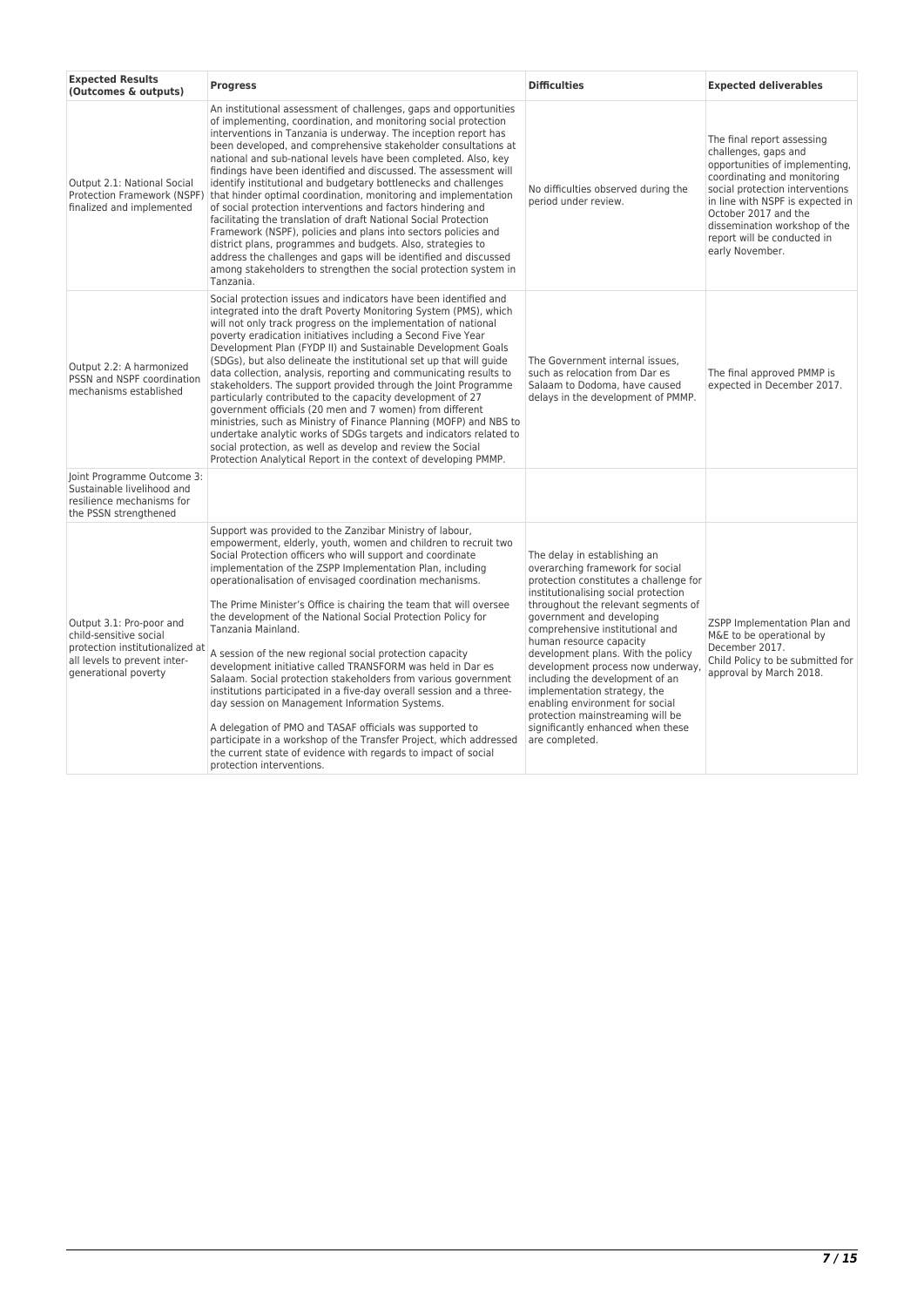| Assessment conducted in<br>Mainland aimed to identify<br>as networks/community<br>mobilisers. This assessment<br>that period, briefing<br>sensitization meetings were<br>conducted in the villages<br>where the outreach services<br>Support has been provided to the development of PSSN Livelihood<br>Enhancement (LE) training materials and LE Operational<br>Reproductive Health/ Family<br>guidelines, which will guide the successful implementation of PSSN<br>Planning.<br>LE component, and therefore contribute to enabling poor and<br>vulnerable households to increase their households' income<br>No difficulties observed during the<br>generating capacity and self-reliance. In addition, with support of<br>period under review.<br>UNDP, training of 25 TMU staffs on LE Roll out was conducted.<br>Also, training of Trainers on savings groups formation was done to<br>220 staff from 10 PAAs, including Masasi DC, Masasi TC,<br>Tandahimba, Mtwara DC, Nachingwea, Nanyumbu, Kilwa, Newala,<br>Liwale and Tunduru.<br>Conduct Rapid assessment of TASAF III community structure:<br>UNFPA in collaboration with KIWOHEDE and Marie Stopes<br>conducted a Rapid assessment for TASAF III community structure<br>together with Regional Administrative secretaries and TASAF<br>Assessment conducted in<br>coordinators at regional and district levels in Nyamagana and<br>Mainland aimed to identify<br>There were Inadequate number of<br>Kishapu districts. A total of 2754 households under TASAF III<br>health facilities in the respective<br>program were identified from the 45 project streets during the<br>as networks/community<br>villages.<br>mobilisers. This assessment<br>assessment period.<br>E.g At Kishapu it was found that four<br>However during that period a total of 1040 youth aged 10-24 were<br>sites/villages were served by one<br>identified from the respected districts.<br>health facility and it was observed in<br>that period, briefing<br>two ward. (Ukenyenge and<br>Awareness creation and demand generation: KIWOHEDE and Marie<br>sensitization meetings were<br>Sekebugoro)<br>Stopes in collaboration with community leaders in respective<br>conducted in the villages<br>districts council (Nyamagana, Kishapu, Maswa and Itilima)<br>where the outreach services<br>conducted an awareness creation and demand generation<br>activities for FP services among youth, women and men in the<br>targeted villages and streets. Demand generation was<br>implemented using various approaches including Public Address<br>Reproductive Health/ Family<br>Output 3.2: Mechanisms for<br>(PA) systems, distribution of Behavior Change Communication<br>Planning.<br>strengthening medium to<br>(BCC) materials such as targeted brochures and flyers. FP<br>long term community and<br>information was also provided by the focal people through health<br>household resilience to risk<br>It was noticed that TASAF meetings<br>talks delivered during community TASAF / PSSN meetings as well<br>and shocks developed<br>for the cash transfer were done once<br>as through group counseling to men and women who attended the<br>every two months and it was<br>campaigns covered 77 communities (30 Zanzibar, 24 Simiyu and<br>challenging to align the outreached<br>The knowledge acquired by<br>27 in Kishapau and Nyamagana).<br>for family planning with the TASAF<br>activities. However, in two districts,<br>A total of 1,273 clients/ beneficiaries were reached with FP<br>special meetings were organized in<br>information during TASAF/PSSN meetings both in Mainland and<br>villages and street with local leaders<br>Zanzibar. (Majority were women). Furthermore, 1,040 youth aged<br>as needs for reproductive<br>to facilitate the implementation<br>10-24 years from these poor families were also reached with SRH<br>process<br>planning services.<br>information.<br>Conducted Family Planning (FP) outreach services in the targeted<br>districts corners: The activity was organized by the programme<br>partners in collaboration with Health officers from the respective<br>in poor households and as a<br>districts and health facilities; TASAF coordinators at both regional<br>and district level, Local government authorities, and community<br>realize their potential.<br>health workers at the local level.<br>FP Outreach services intended for Poor families supported by<br>TASAF/PSSN and targeting youths from such households during<br>cash transfer meetings at village/streets level.<br>Because TASAF meetings are normally conducted every two<br>Challenges were faced in aligning<br>months, a planning meeting with local leaders to facilitate the<br>outreach activities for family<br>process was organized where more than 12 TASAF meetings were<br>planning with TASAF/PSSN during<br>conducted.<br>cash transfer meetings at<br>A total of 1361 (Female 1309 and 52 Male) youth aged 15-24 years<br>village/streets level which were<br>accessed FP services and during the provision of outreach<br>Aiming to reach the<br>targeting poor families and young<br>services, the most preferred FP method was the use of condom<br>marginalized population<br>people only.<br>while others visited the center for voluntary HIV/AIDS testing.<br>through family planning<br>Marie stopes will continue to provide FP Outreach services and<br>education to youth and women who are TASAF beneficiaries as<br>respective district.<br>well as to ensure availability of services in the respective districts<br>depending with the availability of phase II Fund.<br>and availability of these<br>locations. Furthermore, MST | <b>Expected Results</b><br>(Outcomes & outputs) | <b>Progress</b> | <b>Difficulties</b> | <b>Expected deliverables</b>                                                                                                                                                                                                                                                                                                                                                                                                                                                                                                                                                                                                                                                                                                                           |
|-------------------------------------------------------------------------------------------------------------------------------------------------------------------------------------------------------------------------------------------------------------------------------------------------------------------------------------------------------------------------------------------------------------------------------------------------------------------------------------------------------------------------------------------------------------------------------------------------------------------------------------------------------------------------------------------------------------------------------------------------------------------------------------------------------------------------------------------------------------------------------------------------------------------------------------------------------------------------------------------------------------------------------------------------------------------------------------------------------------------------------------------------------------------------------------------------------------------------------------------------------------------------------------------------------------------------------------------------------------------------------------------------------------------------------------------------------------------------------------------------------------------------------------------------------------------------------------------------------------------------------------------------------------------------------------------------------------------------------------------------------------------------------------------------------------------------------------------------------------------------------------------------------------------------------------------------------------------------------------------------------------------------------------------------------------------------------------------------------------------------------------------------------------------------------------------------------------------------------------------------------------------------------------------------------------------------------------------------------------------------------------------------------------------------------------------------------------------------------------------------------------------------------------------------------------------------------------------------------------------------------------------------------------------------------------------------------------------------------------------------------------------------------------------------------------------------------------------------------------------------------------------------------------------------------------------------------------------------------------------------------------------------------------------------------------------------------------------------------------------------------------------------------------------------------------------------------------------------------------------------------------------------------------------------------------------------------------------------------------------------------------------------------------------------------------------------------------------------------------------------------------------------------------------------------------------------------------------------------------------------------------------------------------------------------------------------------------------------------------------------------------------------------------------------------------------------------------------------------------------------------------------------------------------------------------------------------------------------------------------------------------------------------------------------------------------------------------------------------------------------------------------------------------------------------------------------------------------------------------------------------------------------------------------------------------------------------------------------------------------------------------------------------------------------------------------------------------------------------------------------------------------------------------------------------------------------------------------------------------------------------------------------------------------------------------------------------------------------------------------------------------------------------------------------------------------------------------------------------------------------------------------------------------------------------------------------------------------------------------------------------------------------------------------------------------------------------------------------------------------------------------------------------------------------------------------------------------------------------------------------------------------------------------------------------------------------------------------------------------------------------------------------------------------------------------------------------------------------------------------------------------------------------------------------------------------------------------------------------------------------------------------------------------------------------------------------------------------------------------------------------------|-------------------------------------------------|-----------------|---------------------|--------------------------------------------------------------------------------------------------------------------------------------------------------------------------------------------------------------------------------------------------------------------------------------------------------------------------------------------------------------------------------------------------------------------------------------------------------------------------------------------------------------------------------------------------------------------------------------------------------------------------------------------------------------------------------------------------------------------------------------------------------|
|                                                                                                                                                                                                                                                                                                                                                                                                                                                                                                                                                                                                                                                                                                                                                                                                                                                                                                                                                                                                                                                                                                                                                                                                                                                                                                                                                                                                                                                                                                                                                                                                                                                                                                                                                                                                                                                                                                                                                                                                                                                                                                                                                                                                                                                                                                                                                                                                                                                                                                                                                                                                                                                                                                                                                                                                                                                                                                                                                                                                                                                                                                                                                                                                                                                                                                                                                                                                                                                                                                                                                                                                                                                                                                                                                                                                                                                                                                                                                                                                                                                                                                                                                                                                                                                                                                                                                                                                                                                                                                                                                                                                                                                                                                                                                                                                                                                                                                                                                                                                                                                                                                                                                                                                                                                                                                                                                                                                                                                                                                                                                                                                                                                                                                                                                             |                                                 |                 |                     | TASAF III Beneficiaries as well<br>also marked the entry point of<br>FP outreach services. During<br>and awareness creation were<br>going on to orient mobilisers<br>on issues related to Sexual and                                                                                                                                                                                                                                                                                                                                                                                                                                                                                                                                                   |
| Education, counselling and<br>during the cash Transfer<br>meetings.                                                                                                                                                                                                                                                                                                                                                                                                                                                                                                                                                                                                                                                                                                                                                                                                                                                                                                                                                                                                                                                                                                                                                                                                                                                                                                                                                                                                                                                                                                                                                                                                                                                                                                                                                                                                                                                                                                                                                                                                                                                                                                                                                                                                                                                                                                                                                                                                                                                                                                                                                                                                                                                                                                                                                                                                                                                                                                                                                                                                                                                                                                                                                                                                                                                                                                                                                                                                                                                                                                                                                                                                                                                                                                                                                                                                                                                                                                                                                                                                                                                                                                                                                                                                                                                                                                                                                                                                                                                                                                                                                                                                                                                                                                                                                                                                                                                                                                                                                                                                                                                                                                                                                                                                                                                                                                                                                                                                                                                                                                                                                                                                                                                                                         |                                                 |                 |                     | TASAF III Beneficiaries as well<br>also marked the entry point of<br>FP outreach services. During<br>and awareness creation were<br>going on to orient mobilisers<br>on issues related to Sexual and<br>women, men and youths will<br>empower and enable them to<br>set their own priorities as well<br>health services including family<br>This will increase the number<br>of youths accessing FP services<br>result keep them in school to<br>outreach events conducted in<br>This was done to ensure that<br>women, men and adolescents<br>are aware of use of FP services<br>services on specific days and<br>mobile outreach teams will<br>continue to deliver services at<br>selected rural health facilities<br>services will be also provided |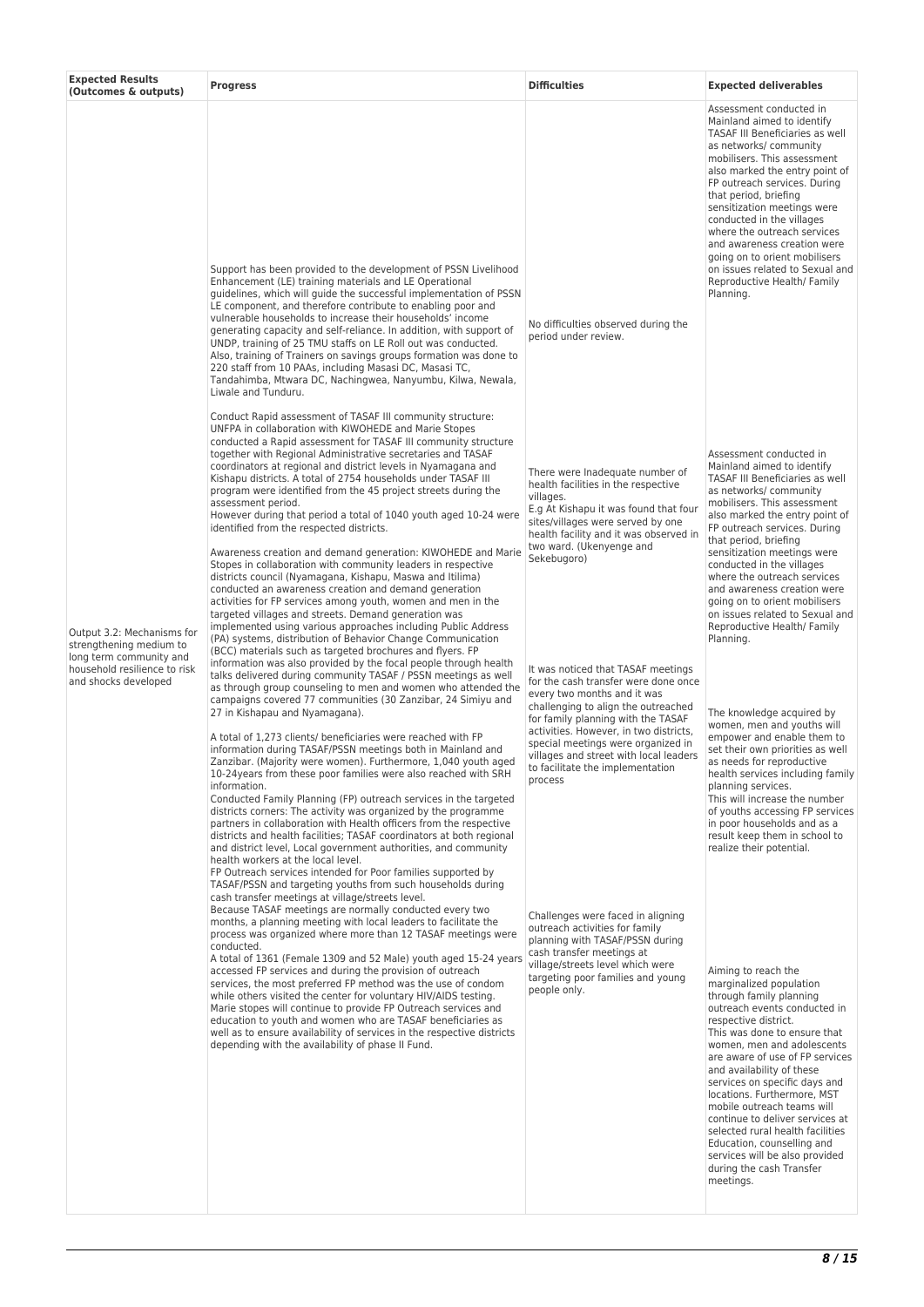| <b>Expected Results</b><br>(Outcomes & outputs)                                                          | <b>Progress</b>                                                                                                                                                                                                                                                                                                                                                                                                                                                                                                                                                                                                                                                                                                                                                                                                                                                                                                                                                                                                                                     | <b>Difficulties</b>                                                                                                                                         | <b>Expected deliverables</b>                                                                                                                                                                                                                                                                                                                                                                                                                                                                                                                                                           |
|----------------------------------------------------------------------------------------------------------|-----------------------------------------------------------------------------------------------------------------------------------------------------------------------------------------------------------------------------------------------------------------------------------------------------------------------------------------------------------------------------------------------------------------------------------------------------------------------------------------------------------------------------------------------------------------------------------------------------------------------------------------------------------------------------------------------------------------------------------------------------------------------------------------------------------------------------------------------------------------------------------------------------------------------------------------------------------------------------------------------------------------------------------------------------|-------------------------------------------------------------------------------------------------------------------------------------------------------------|----------------------------------------------------------------------------------------------------------------------------------------------------------------------------------------------------------------------------------------------------------------------------------------------------------------------------------------------------------------------------------------------------------------------------------------------------------------------------------------------------------------------------------------------------------------------------------------|
| Output 3.3 Effective gender<br>sensitive and sustainable<br>livelihoods models tested<br>and implemented | A concept note on PSSN gender sensitive and sustainable<br>livelihoods model has been developed. The model particularly aims<br>to address challenges related to the shortage and inadequateness<br>of existing extension services by enhancing the capacity of<br>extension officers, promoting the establishment of demonstration<br>sites, and conducting Training of Trainers of Community<br>Management Committees. The model will be piloted in 4 PAAs<br>following the implementation sequence of the PSSN. Once<br>implemented, the model will contribute to ensure enhanced access<br>to knowledge and information for PSSN beneficiaries on<br>sustainable livelihood enhancement activities.                                                                                                                                                                                                                                                                                                                                             |                                                                                                                                                             |                                                                                                                                                                                                                                                                                                                                                                                                                                                                                                                                                                                        |
|                                                                                                          | Technical support has been provided to TASAF to mainstream<br>gender into the PSSN. Comprehensive stakeholder consultations at<br>national and sub-national levels have been conducted to assess<br>the gendered impacts and gender responsiveness of the PSSN<br>programme and TASAF's institutional capacity, mechanisms and<br>structures for gender mainstreaming. The final gender assessment<br>report of TASAF and the PSSN has been developed.                                                                                                                                                                                                                                                                                                                                                                                                                                                                                                                                                                                              |                                                                                                                                                             | The pilot of the model will be<br>initiated in mid-October, and it<br>will inform the future design of<br>the PSSN (PSSN II).                                                                                                                                                                                                                                                                                                                                                                                                                                                          |
|                                                                                                          | Entrepreneurship and economic empowerment training materials<br>for youth from PSSN beneficiary households have been developed<br>20 trainers from TASAF national team of facilitators have been so<br>that they can roll out entrepreneurship and economic<br>empowerment trainings among the youth.<br>200 youth were trained on entrepreneurship and economic<br>empowerment training which led to business plans development in vouth.<br>5 PAAs of Kibaha, Chamwino, Lindi, Bagamoyo and Unguja.<br>Coaching, mentorship, hands-on-support, supportive supervision<br>and technical support to trained youth have been provided at<br>technical levels from village to national level.<br>Trained youth have been linked with existing structures such as<br>markets, production, subsides and other private service providers<br>at village, ward and PAA level for sustained implementation of<br>developed business plans<br>TASAF (TMU) and ILO are providing high level technical<br>backstopping to ensure smooth engagement of youth on | Limited resources to cater for regular<br>supervision and hands-on-support as<br>well as resources to support support<br>start-up capital among the trained | <b>TASAF Gender Equality</b><br>Strategy and Action Plan and a<br>series of core training modules<br>on gender responsive<br>programming for TASAF staff<br>will be developed based on the<br>findings of the gender<br>assessment. The Plan and<br>training will not only<br>strengthen the capacity of<br>TASAF staff in designing and<br>rolling out gender sensitive<br>sustainable livelihoods models,<br>but also contribute to ensure<br>systematic integration of<br>gender concerns into all areas<br>of TASAF and the PSSN,<br>including M&E, communication<br>and advocacy. |
|                                                                                                          | implementing their business plans.<br>Integrated monitoring and supportive visits were conducted to<br>trained youth to assess the achievements reached in<br>implementing identified business ideas, Challenges were identified<br>and addressing mechanisms were identified<br>Monitoring and supportive supervision visits revealed that, at least<br>52% trained youth have managed to establish various economic<br>activities as per business plans. Others have managed to support<br>development and growth of household businesses in terms of<br>expanding markets and improve records                                                                                                                                                                                                                                                                                                                                                                                                                                                    |                                                                                                                                                             |                                                                                                                                                                                                                                                                                                                                                                                                                                                                                                                                                                                        |

### Cross-cutting issues

How has the JP addressed during the reporting period (please provide concrete actions):

#### 1) The **sustainability** of the JP work. (200 words)

All JP activities have been included in the UNDAP II (2016-2021), hence allows for continued interventions within the framework for the coming five years and alignment with national development priorities. At the national level, National Social Protection Policy will be informed by the draft NSPF as well as by the revised 2003 Social Security Policy and provide a framework for future SP interventions. In addition, the national Five Years' Development Plan II (FYDP II 2016-2021) has embedded social protection results. Specific social protection interventions fall under four major areas in the FYDP II: social security (e.g. pensions, health insurance, and unemployment benefits), social assistance for the poor and vulnerable, productive inclusion (e.g. agricultural subsidies, livelihood enhancement) and access to social services by all. In addition, efforts are made to strengthen and enhance the understanding and capacity of government to implement, coordinate and monitor social protection interventions. These efforts ensure the sustainability of the work done by the JP and beyond its implementation.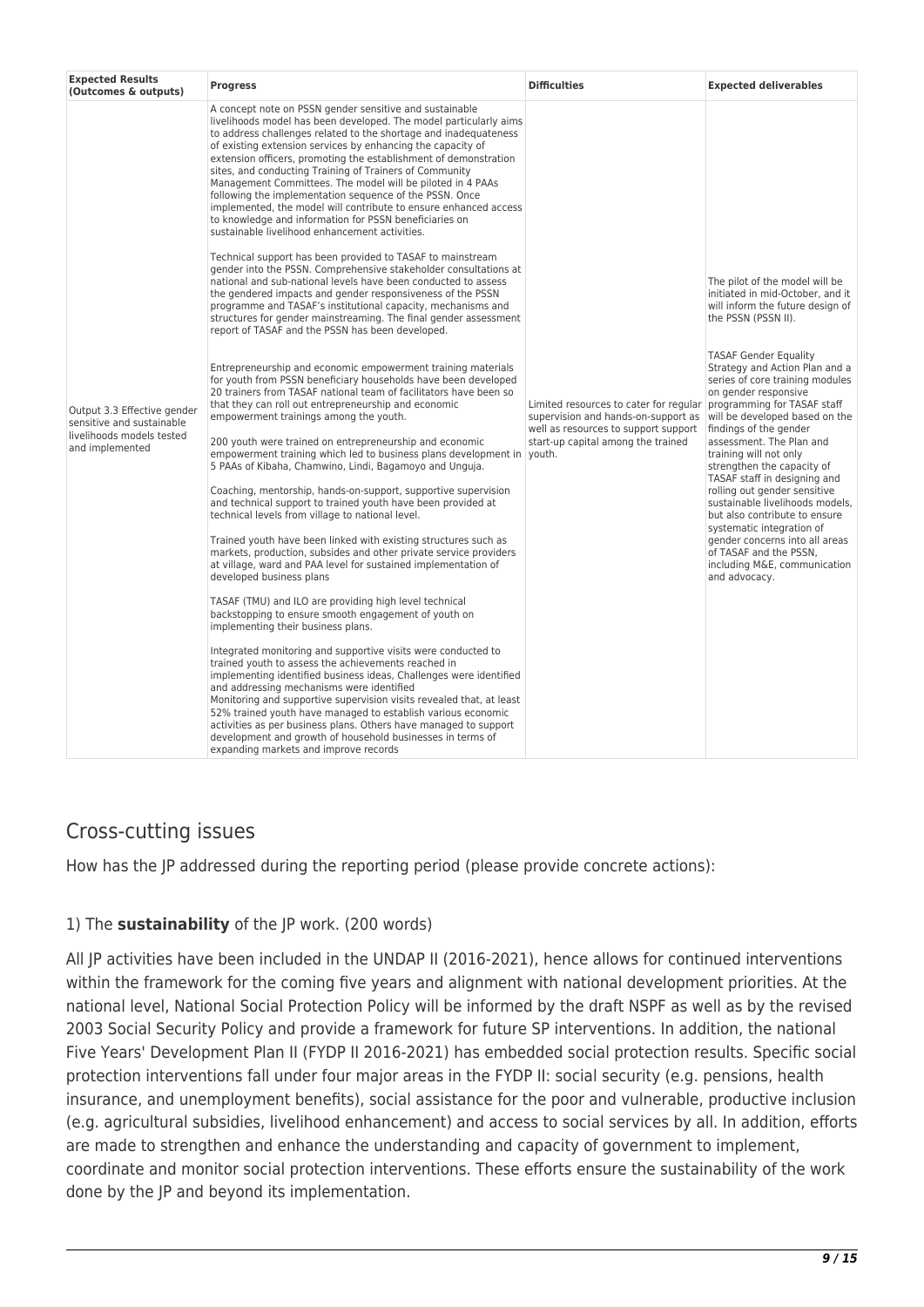#### 2) The promotion of **women's empowerment and gender equality.** (200 words)

During the PSSN Joint Review and Implementation Mission (JRIM) in January 2016, it was recommended that a cross cutting task force to be formed which will comprise of representatives from TASAF, relevant sector ministries and DPs who will define the focus on three areas of gender; nutrition; adolescent and youth initiatives. The group had its first meeting in August 2016, where UN agencies presented an overview of implementation status, gaps and planned activities on gender, nutrition and youth/adolescents. Since then, two subsequent meetings in the cross-cutting task force with a primary focus on discussing the PSSN gender assessment inception report and preliminary findings. The JP specifically promotes gender equality and women's economic empowerment by providing technical and financial support to strengthen gender mainstreaming into PSSN. For instance, a learning visit to UNDP's interventions on gender-sensitive resilience building and livelihood activities was conducted to facilitate the development of gender-sensitive Livelihood Framework and designing the Implementation Guideline. In the last reporting period, the Stawisha Maisha" is a particularly targeting women. In addition, support is provided to conduct an in-depth gender assessment of the PSSN and TASAF. After identifying gaps and opportunities, a Gender Equality Strategy and Action Plan as well as a series of core training modules on gender responsive programming for TASAF staff will be developed to ensure that gender is consistently and systematically integrated into all areas of TASAF and the PSSN. This will contribute to enhance the effectiveness of the programme and promote women's empowerment and gender equality. In addition, the JP, has contributed to the development of the sustainable livelihood and resilience mechanisms among the youth (15-35 of which majority female) poorest and vulnerable PSSN beneficiary households through developing and strengthening entrepreneurship skills through trainings, post training support (hands-on-support, mentorship, coaching and supportive supervision). The economic opportunities engaged has enabled livelihoods of the youth and their households while improving linkages with existing support structures for continued and sustainable support.

The JP furthermore contributes to empower women of reproductive age and youth through provision of Family Planning information and services which are the most significant investment to promote human capital development, combat poverty and harness a demographic dividend, thus contributing to equitable and sustainable economic development. Giving people access to family planning is crucial to achieving the sustainable development goals (SDGs) by 2030. Family Planning as a key strategy to reduce poverty globally and the evidence revealed that as the average birth per woman decreases the income per person increases. In Tanzania the average birth per woman in lowest wealth quintile amounts to 7.5 while in highest quintile it is 3.1 and national average is 5.2.

#### 3) The engagement in **public-private partnerships**. (200 words)

Plans are underway to explore the engagement in the next phase and beyond.

## **Communication and Advocacy**

### **Has the JP articulated an advocacy & communication actions that helps advance its policy objectives and development outcomes?:**

No

#### **Please describe communication activities developed as part of the JP. :**

Website articles published:

http://tz.one.un.org/media-centre/news-archive/199-tanzania-productive-social-safety-nets-project-tanzani a-pssn-project-joint-review-and-implementation-support-mission-to-unguja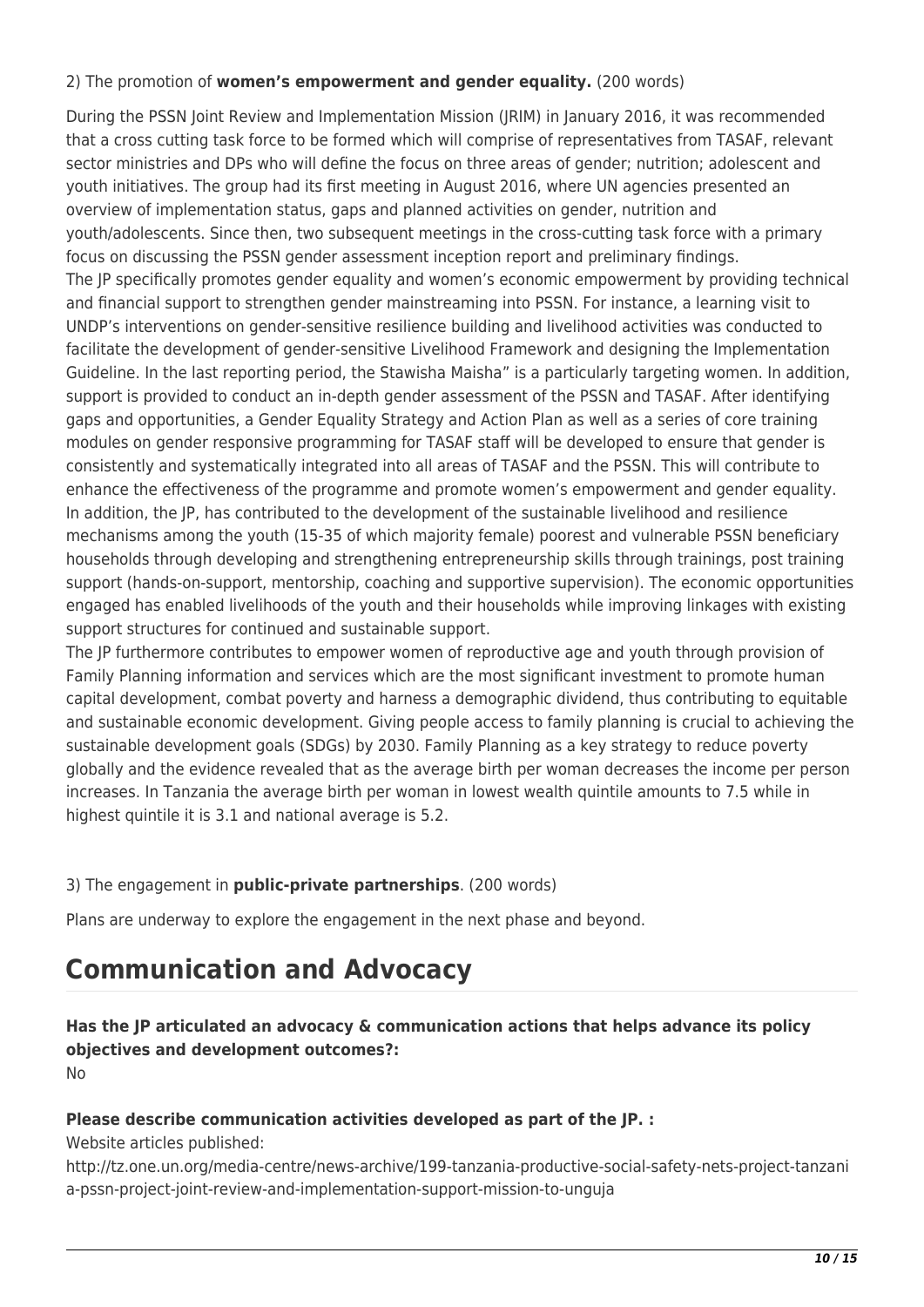http://tz.one.un.org/media-centre/news-archive/346-1-5-million-tanzanians-set-for-social-protection

#### **Please provide concrete gains on how the the JP communication and advocacy efforts have increased awareness on SDGs.:**

The UN Communications Group conducted SDGs awareness sessions to the Members of the Parliament in June 2016. The sessions were facilitated by both the UN Country Team staff and technical staff from the Ministry of Finance and Planning. The trained members of parliament are expected to ensure national plans and policies integrate the SGDs and also hold the government accountable for the SDGs results. The same sessions were conducted to the students of Dodoma University to enhance their understanding of the Global Goals.

Photo gallery can be accessed at http://tz.one.un.org/media-centre/photo-gallery

#### **JP website URL:**

http://tz.one.un.org/media-centre/news-archive/346-1-5-million-tanzanians-set-for-social-protection

#### **JP website URL:**

http://tz.one.un.org/media-centre/news-archive/346-1-5-million-tanzanians-set-for-social-protection

#### **JP twitter handle:**

@

Other social media channels managed by joint programme (Instagram, Google+, You Tube…):

#### One UN Coordination and Delivering as One

The SDG-F is based on the principles of effective development cooperation, inclusion and participation and One UN coordination.

| <b>Actions</b>                                                                                                                       | <b>Description</b>                                                                                                                                                                                                                                                                                                                                                                                                                                |
|--------------------------------------------------------------------------------------------------------------------------------------|---------------------------------------------------------------------------------------------------------------------------------------------------------------------------------------------------------------------------------------------------------------------------------------------------------------------------------------------------------------------------------------------------------------------------------------------------|
| Managerial practices<br>(financial,<br>procurement, etc.)<br>implemented jointly by<br>the UN implementing<br>agencies for SDG-F JPs | Inception Workshop held at the initial phase of the programme to ensure<br>common understanding of reporting procedures among implementing partners.<br>Partners were practically trained on how to use FACE forms used by UNDP,<br>UNICEF and UNFPA for financial reporting, and how to report on results.<br>A joint micro assessment of TASAF as the main implementing partner was<br>conducted and a joint bank account for TASAF was set up. |
| Joint analytical work<br>(studies, publications,<br>etc.) undertaken jointly<br>by UN implementing<br>agencies for SDG-F JPs         | An institutional assessment of challenges, gaps and opportunities of<br>implementing, coordination, and monitoring social protection interventions in<br>Tanzania is underway which will inform the design of future activities.                                                                                                                                                                                                                  |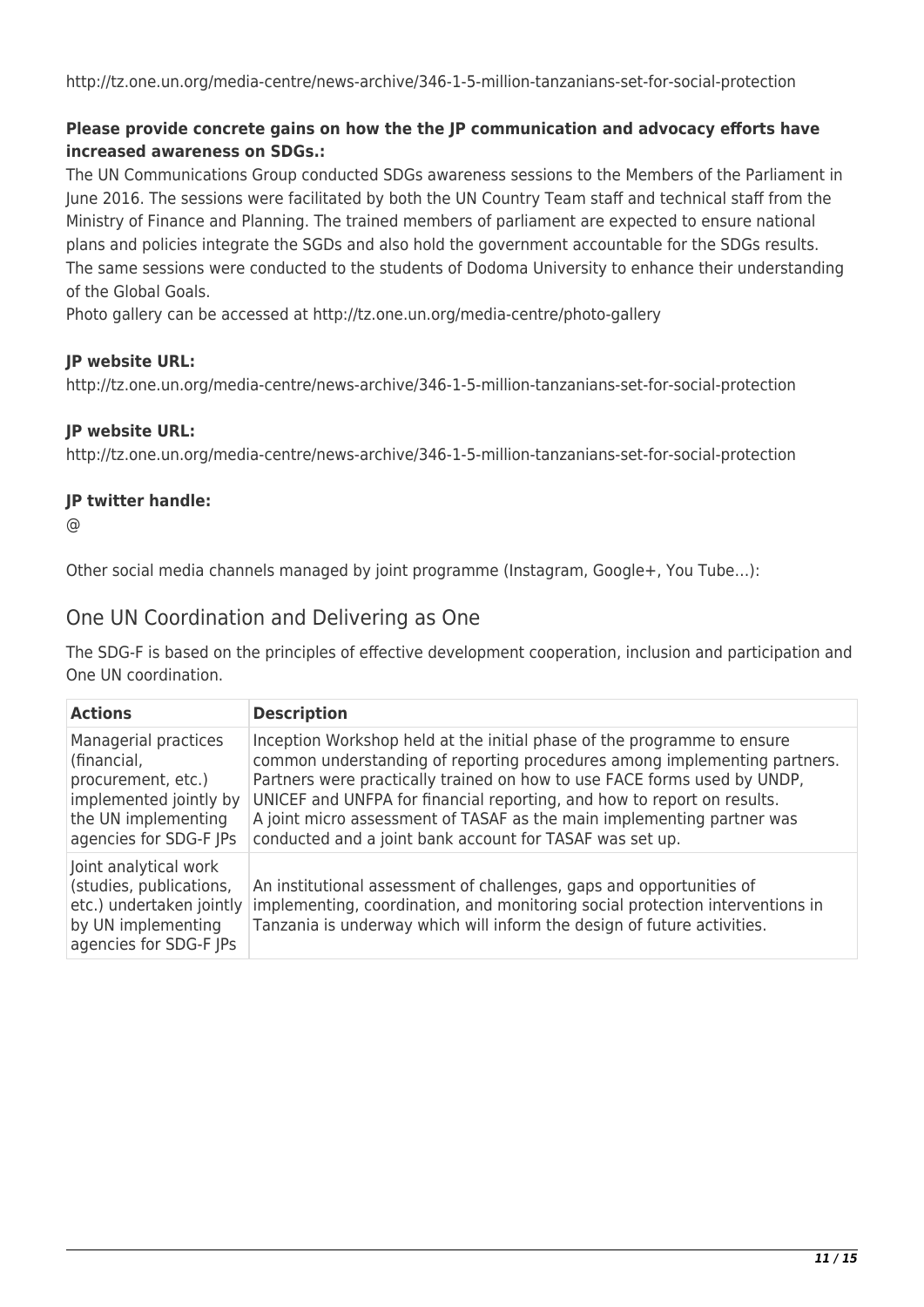| <b>Actions</b>                                                                         | <b>Description</b>                                                                                                                                                                                                                                                                                                                                                                                                                                                                                                                                                                                                                                                                                                                                                                                                                                                                                                                                                                                                                                                                                                                                                                                                                                                                                      |
|----------------------------------------------------------------------------------------|---------------------------------------------------------------------------------------------------------------------------------------------------------------------------------------------------------------------------------------------------------------------------------------------------------------------------------------------------------------------------------------------------------------------------------------------------------------------------------------------------------------------------------------------------------------------------------------------------------------------------------------------------------------------------------------------------------------------------------------------------------------------------------------------------------------------------------------------------------------------------------------------------------------------------------------------------------------------------------------------------------------------------------------------------------------------------------------------------------------------------------------------------------------------------------------------------------------------------------------------------------------------------------------------------------|
| Joint activities<br>undertaken jointly by<br>UN implementing<br>agencies for SDG-F JPs | Within the Development Partners Working Group (DPWG) of the PSSN<br>programme, UN agencies participating in the PSSN programme developed a Joint<br>work plan on Livelihood Enhancement (LE) and shared with the Fundacion<br>Capital who are leading the LE component of the DPWG. Some activities to be<br>implemented by UN agencies include: the 'cash plus' model for safe transitions<br>to a healthy and productive adulthood within the PSSN livelihood enhancement<br>framework; Development and finalization of LE framework including supporting<br>gender mainstreaming in LE interventions; Conduct entrepreneurship Training<br>for youth in Kibaha, Unguja, Bagamoyo, Lindi and Chamwino districts.<br>A joint presentation was also made on the identified cross cutting issues, and<br>how the UN agencies are going to support TASAF in mainstreaming them.<br>ILO collaborates with UNICEF to design CASH Plus project that targets<br>adolescents and youth (15-24 years) to link them with entrepreneurship and<br>economic empowerment initiatives while integrating with sexual and<br>reproductive health services.                                                                                                                                                             |
| Other, please specify:                                                                 | Collaboration between all PUNs to support the review and finalization of the NSPF<br>which is an on-going activity. Collaboration between all PUNs to support TASAF<br>to strengthen the implementation and monitoring of the PSSN.<br>UN RCO, UNICEF, UNDP, ILO and UNFPA participated in the planning of the PSSN<br>Joint Review and Implementation mission from from 22nd May to 2nd June 2017.<br>The mission included field visits to Unguja, Itilima and other field sites. The<br>objectives of the mission are to review: the overall implementation performance<br>of the project including assessment of progress towards achieving program<br>development objectives; implementation status after full scale up of the program<br>including the progress in the implementation of the core components of the<br>project (CCT, PWs, and Livelihoods); progress in the institutional capacity and<br>systems development activities (staffing, logistics, training, ICT/MIS, M&E system<br>and planning, URB, payment systems etc.); financial management and<br>disbursement (including assessment of available funding, disbursement<br>projection, and action required) and procurement; safeguards issues; agreed<br>action from the previous missions including studies and evaluations. |

#### **What types of coordination mechanisms and decisions have been taken to ensure joint delivery? :**

Through the coordination of the UN Resident Coordinator's office, regular meetings have been instituted to ensure coordinated efforts in programme implementation, monitoring and reporting. PSSN DPs' monthly meetings have also been instituted and attended with the same aim.

PSSN Development Partners' Coordination Group has been developed aiming at supporting and ensuring DPs' harmonization in PSSN implementation. All participating UN agencies are members of the group. Guiding principles of management and coordination mechanisms for joint delivery have been developed and anchored in the PSSN Coordination Memorandum of Understanding (MoU). The main objective of the MoU is to harmonize DPs support to the Programme. Specific responsibilities of the DPs coordination group include: provision of coordinated technical and financial support to the project implementation entity, TASAF; coordinating partners' engagement in the preparations of joint implementation review missions; and harmonizing reporting requirements including regular monitoring reports, evaluations and audits so as to reduce transaction costs specifically of TASAF. All participating UN agencies, and the RC are signatories of the Coordination MoU which they were fully engaged in its drafting.

The final evaluation of the program is initiated; an evaluation reference group was formed including UN agencies, TASAF and government representatives and an M&E specialist. TOR for evaluation and hiring of consultants as well as a communication and dissemination plan were developed jointly.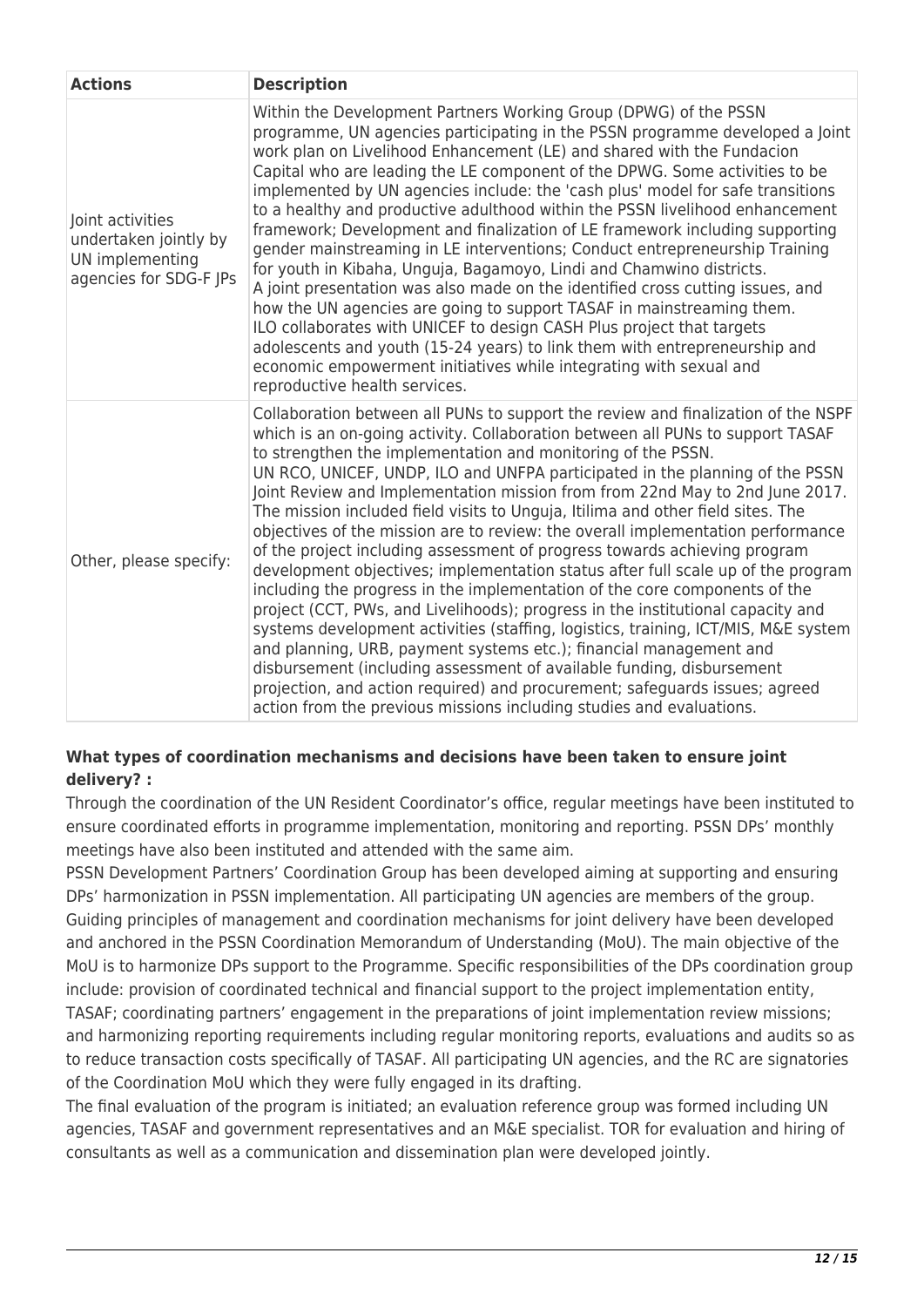### National Ownership: Paris, Accra and Busan Commitments

The SDG-F strengthens the UN system's ability to deliver results in an integrated and multi-dimensional manner by supporting the Joint Programme modality and by bringing together United Nations Agencies and national counterparts in a collective effort to ensure ownership and sustainability of results of JPs and advance towards the SDGs.

| <b>Partners</b>                           | Involvement *  | <b>Type of</b><br>involvement | <b>Examples</b>                                                                                                                                                                                                                                                                                                                                                                                                                                                                                                                                                                                                                                                                                                                                     |
|-------------------------------------------|----------------|-------------------------------|-----------------------------------------------------------------------------------------------------------------------------------------------------------------------------------------------------------------------------------------------------------------------------------------------------------------------------------------------------------------------------------------------------------------------------------------------------------------------------------------------------------------------------------------------------------------------------------------------------------------------------------------------------------------------------------------------------------------------------------------------------|
| Government<br>(specify<br>national/local) | Fully involved | Policy-decision<br>making     | The government is leading in laying out strong<br>foundations for an inclusive and integrated social<br>protection system in the country. The NSPF was<br>given a go ahead by the Chief Secretary to be<br>presented to the cabinet for approval. Moreover, the<br>NSPF operational plan for 2016-2021 will be<br>developed in the next months and stakeholder<br>consultations will take place accordingly.                                                                                                                                                                                                                                                                                                                                        |
| Private Sector                            | Not involved   |                               | No direct engagement during the period under<br>review.                                                                                                                                                                                                                                                                                                                                                                                                                                                                                                                                                                                                                                                                                             |
| Civil Society                             | Fully involved | Service Provision             | Social Security Regulatory Authority (SSRA) have<br>been engaged with the Social Protection Working<br>Group. The SSRA is working with government and<br>other partners including partners implementing the<br>PSSN programme. They are focused on<br>operationalization of the National Social Security<br>Policy, the development and implementation of the<br>Strategy for Extension of Social Security Coverage<br>(2014 - 2019) and the design of Universal Old Age<br>Pension and Disabled Social Assistance Scheme.<br>UNFPA worked with KIWOHEDE and Marie Stopes<br>Tanzania in carrying out family planning education<br>and outreach services to the marginalized<br>populations in Unguja, Maswa, Itilima and Kishapu<br>and Nyamagana. |
| Academia                                  | Fully involved | Service Provision             | UN agencies (UNICEF) engaged with REPOA in<br>carrying out assessment studies on cash plus. ILO is<br>working with the Vocational Educational and Training<br>Authority (VETA) in building entrepreneurship<br>capacities for young people.                                                                                                                                                                                                                                                                                                                                                                                                                                                                                                         |

\* Implementation of activities and the delivery of outputs

#### **Please briefly describe the current situation of the government, private sector and civil society on regards of ownership, align:**

The Government of Tanzania in its efforts to eradicate extreme poverty is committed to ensure the programme is timely implemented. The Government through the Ministry of Finance and Planning spearheaded the review of the NSPF by organizing three stakeholder meetings to review the draft framework and kept on refining for endorsement.

The PSSN project which is implemented by TASAF has so far benefitted 1.1 million households in 161 PAAs, both in the Mainland and 2 PAAs in Zanzibar. The project, which at this initial stage focused at providing steady income to extremely poor households, has enabled such families to have food security and access to education and health services for their children. The programme has proven beneficial and sustainable in many areas and it is in line with the Government's commitment towards economic growth and poverty alleviation as stipulated in the FYDP II and Tanzania Development Vision 2025.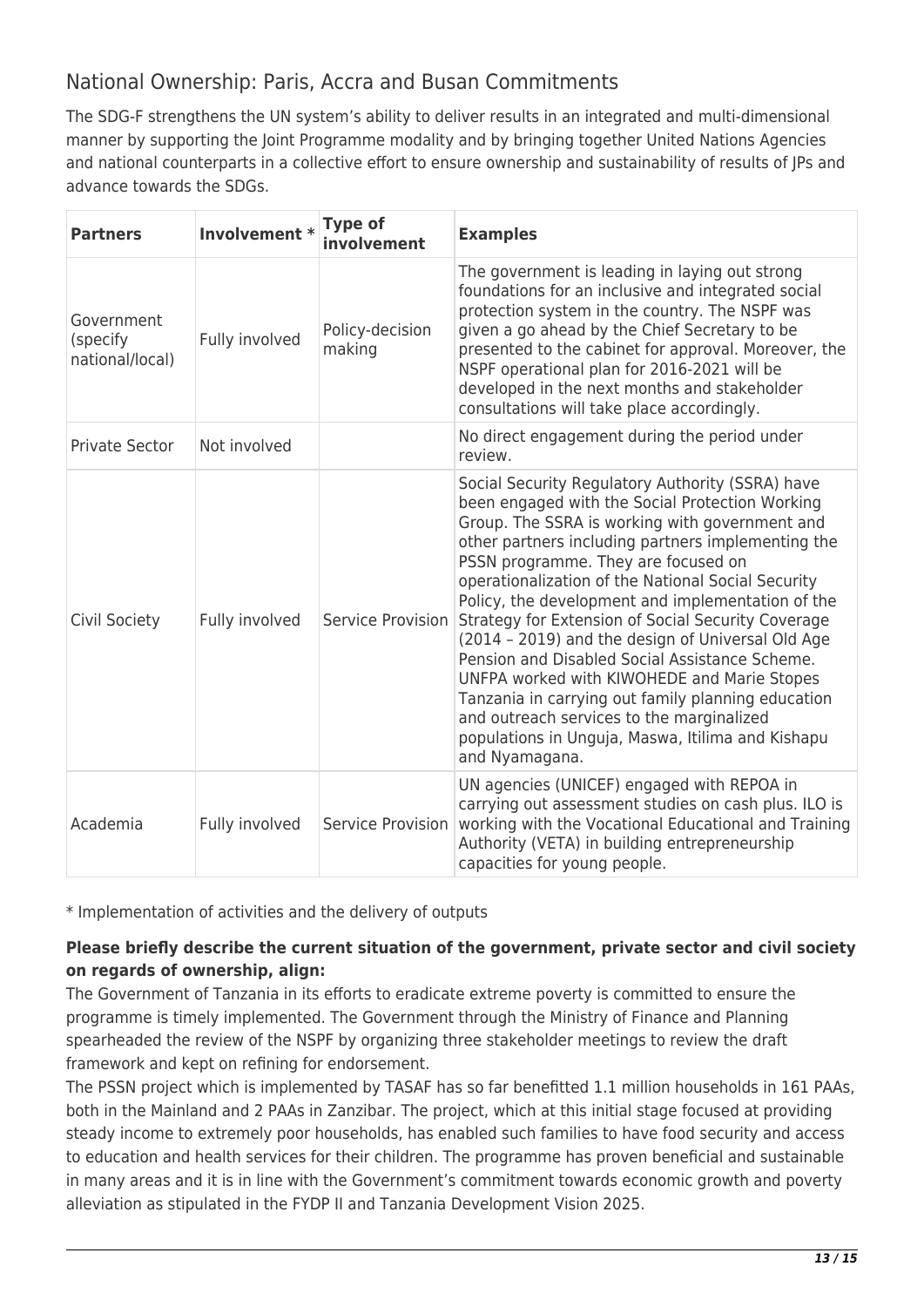Civil society organizations are mainly engaged as implementing partners, they participate and contribute to the overall national social protection platform.

#### **Please briefly provide an overall assessment of the governance and managerial structures :**

The JP is managed by the government of Tanzania through the Ministry of Finance and Planning (MoFP), Poverty Eradication Division, and implemented mostly through TASAF. The Steering Committee (SC) of the PSSN JP is Co-chaired by the Permanent Secretary, MoFP and the UN Resident Coordinator. Other stakeholders from sector ministries and development partners' representatives also participate in the meeting. The structure provides an open dialogue among key stakeholders to discuss and make major decisions on policy issues and approval of Annual Work Plans and Budgets.

Within the UNDAP II governance structure, UNICEF continues leading the Social Protection Outcome Working Group, a forum Co-chaired by UNICEF Representative and Permanent Secretary, MoFP. At this level major social protection issues beyond the PSSN JP are discussed and decisions made, including budget allocations.

The RC has been in the fore front in advocating for increased support to programmes that target the most vulnerable groups at sub-national level. Through his office, functional coordination mechanism has been instituted with the participating UN agencies to ensure quality and coherent programme delivery. The inception workshop was organized at the initial stage of the programme provided an important learning opportunity for partners to understand required procedures for quality reporting. In addition, the RC Office communication team provided quality publicity support of the JP and raising public awareness of the SDGs. The signed coordination MoU will foster collaboration and facilitates constructive policy dialogue on the future sustainability of the program and will enhance a joined technical support for the effective implementation of the program.

# **VI. Joint Programme contribution to the SDGs**

| <b>SDG</b><br># | <b>JP Contribution</b>                                                                                                                                                                                                                                                                                                                                                                                                                                                                                                                                                                                                                                                                                                                                                                                                                                                                                                                                             |
|-----------------|--------------------------------------------------------------------------------------------------------------------------------------------------------------------------------------------------------------------------------------------------------------------------------------------------------------------------------------------------------------------------------------------------------------------------------------------------------------------------------------------------------------------------------------------------------------------------------------------------------------------------------------------------------------------------------------------------------------------------------------------------------------------------------------------------------------------------------------------------------------------------------------------------------------------------------------------------------------------|
| Goal 1          | The JP provides technical and financial support to Tanzania's Productive Social Safety Nets, which<br>enables poor households to increase incomes and opportunities while improving consumption. By<br>strengthening the PSSN implementation and monitoring structures and frameworks, the JP<br>contributes to improve the delivery of services to the most vulnerable households.<br>The JP contributes to build the resilience of the poor and vulnerable to climate-related extreme<br>events and other economic, social and environmental shocks and disasters by supporting the<br>identification and piloting of resilience building and livelihood interventions.<br>Training was provided to the implementing partners on nationally defined Social Protection Floor<br>(SPF, as per target 1.3). This contributes to the capacity building of these institutions on social<br>protection and to the extension of access to social benefits and services. |
|                 | Technical and Financial support from JP enables poor households to increase income. In so doing,<br>poor households are able to pay for health insurance; Community Health Fund (CHF) which allows<br>them to access health services without pay per year and therefore promoting health lives and<br>well-being. In addition, the support enables young girls attend school. Their knowledge on<br>Goal 3 diseases awareness increases, therefore protecting them from early sexual debut, early<br>marriages, early pregnancies and sexual transmitted diseases including HIV and AIDS.<br>JP also supports capacity building of health care providers and demand creation for health<br>services, FP service delivery in health facilities and also community outreach services in some<br>areas to ensure the services are available and accessible to community in need.                                                                                      |